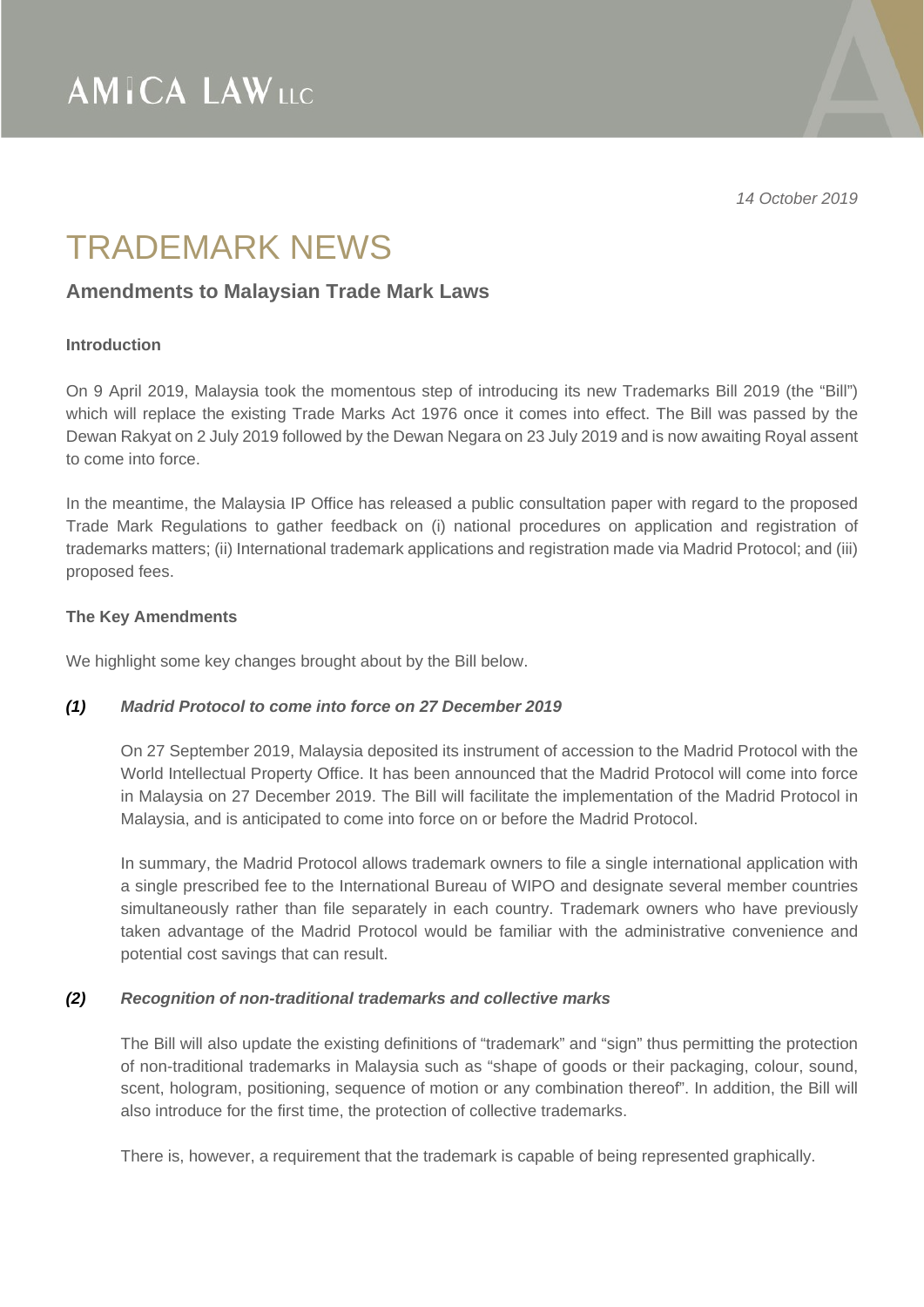#### *(3) Multi-class applications*

Where previously only single-class applications were accepted, the Bill will introduce multi-class applications.

#### *(4) Division and Merger of trademark applications and registrations*

With the introduction of multi-class applications, the Bill further includes new provisions allowing for the division and merger of applications and registrations. This is a thoughtful and welcome provision which will allow trademark applicants flexibility in the prosecution of their trademark applications, and could also potentially allow trademark owners to consolidate currently-registered single-class registrations with a view to reducing future costs of trademark maintenance.

#### *(5) Date of filing*

The date of filing shall be the date when all formality requirements have been fulfilled as opposed to the date of receipt of an application for registration of trademark.

Further, unlike the present regime whereby an application in Malaysia shall have the same date as the date of the priority claimed, under the new Bill, a claim to priority shall no longer have effect on the date of filing except for purposes of a search for earlier trademarks.

#### *(6) Defensive trademarks are no longer available*

The new Bill abolishes defensive trademarks. However, a defensive trademark registered under the current Act shall remain as a registered trademark for the purpose of the new Act.

#### *(7) Certificate of registration no longer issued unless requested*

The Registrar shall issue to the proprietor a notification of the registration of trademark with the seal of the Registrar. If the registered proprietor intends to obtain a certificate of registration, the proprietor shall make an application to the Registrar along with payment of the prescribed fee.

#### **(8)** *Registration of registered user no longer available*

The Bill abolishes the registration of a registered user. However, the Bill now clearly provides for the licensing of a registered trademark and clearly states that a licence must be in writing and signed by or on behalf of the grantor in order to be effective. Although it is not mandatory for the grant of licence to be entered in the Register, for the purpose of better protection, registration of a licence would be advisable since such entry would be deemed notice to the public at large.

Existing entries of registered users under the current Act shall remain. However, an application for registration as a registered user which is still pending on the commencement of the new Act shall be treated as an application for registration of a licence and amendments may be required to amend the application in order to conform to the new Act.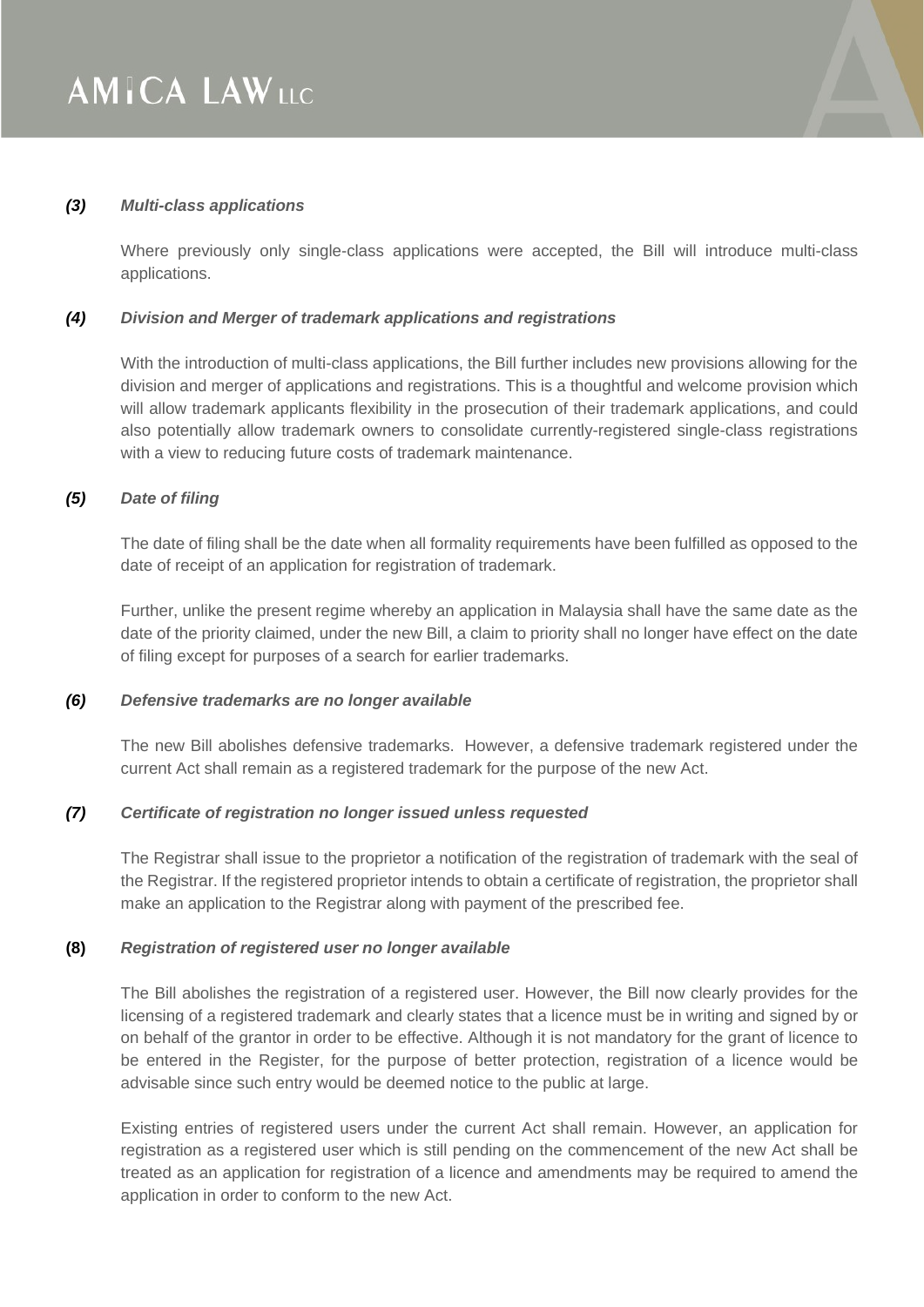

## *(9) Expansion of acts amounting to trademark Infringement*

Under section 38 of the current Act, a case for infringement can only be built upon use of identical/similar mark on identical goods as registered. The Bill introduces a significant change, expanding the scope of a trademark infringement to include use in relation to goods / services similar to those for which the trademark is registered.

## *(10) Expansion of scope of protection for well-known trademarks*

Under section 14(1)(d) of the current Act, well-known trademarks which are not registered are only protected for the same goods/services. The Bill expands the scope of protection to cover use of an identical/similar mark for similar goods/services, where the use is likely to cause confusion or for goods/services which would indicate a connection with the proprietor of the well-known trademark and is likely to damage the interests of the proprietor.

## *(11) Enhanced remedies for trademark infringement*

The Bill has also codified the remedies available under a trademark infringement action which will include damages, account of profits, injunctions (including interim injunctions) and mandatory orders. In particular, the Bill empowers the Court to not only grant damages to the claimant but also an account of the profits made by the infringer as additional damages. This is a departure from the current common law position whereby successful claimants are required to elect only one of the two heads of damages (compensatory damages or an account of profits) they wish to claim.

## *(12) Groundless threats of infringement proceedings*

Provisions relating to groundless threats of trademark infringement will also be introduced for the first time. Trademark owners seeking to enforce their rights should take note of potential liability for groundless threats in future enforcement efforts.

#### *(13) Consolidation of trademark offences and anti-counterfeiting measures*

Under the current regime, enforcement measures for trademark offences are fragmented and underdeveloped. For example, there are no provisions for imposing penalties against counterfeiters under the existing Trade Marks Act 1976, and anti-counterfeiting operations would have to be commenced under the Trade Descriptions Act 2011 instead.

With the introduction of the new Bill, trademark offences and other enforcement provisions are all consolidated into the new Trademarks Act 2019, and further augmented with new provisions granting greater powers of investigation, arrest, search and seizure of infringing / counterfeit goods / materials.

The streamlining of anti-counterfeiting and enforcement operations will potentially enable trademark owners to mount anti-counterfeiting operations more easily and in a more cost-efficient manner.